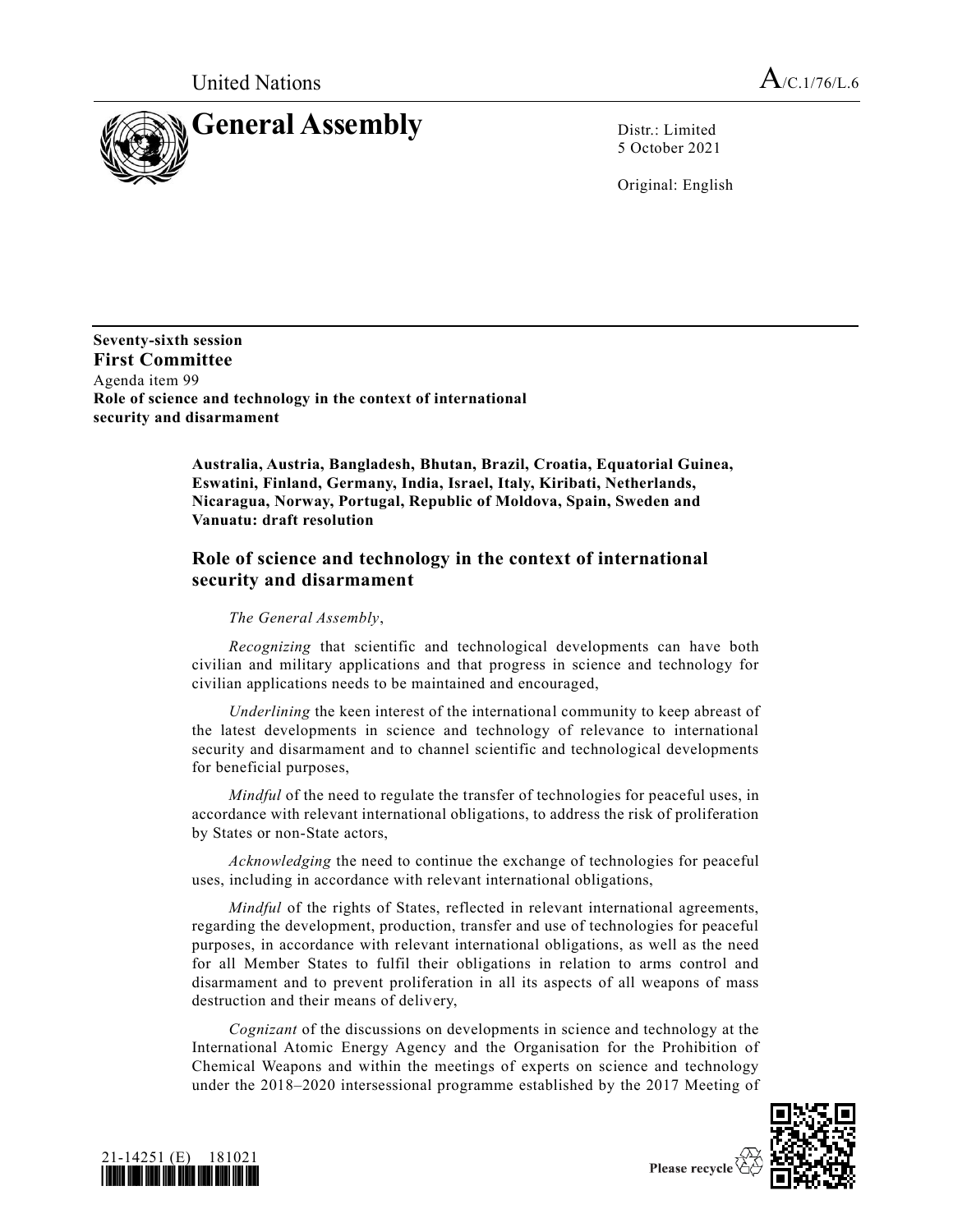the States Parties to the Convention on the Prohibition of the Development, Production and Stockpiling of Bacteriological (Biological) and Toxin Weapons and on Their Destruction,

*Cognizant also* of the discussions in the Conference on Disarmament in 2018 under its subsidiary body 5,

*Mindful* of the discussions in other forums, such as the Committee on the Peaceful Uses of Outer Space, on the long-term sustainability of outer space activities and on the prevention of an arms race in outer space in the United Nations disarmament machinery,

*Noting* the discussions on various dimensions of emerging technologies under the framework of the Convention on Prohibitions or Restrictions on the Use of Certain Conventional Weapons Which May Be Deemed to Be Excessively Injurious or to Have Indiscriminate Effects,<sup>1</sup> and recalling the discussions and progress made by the Group of Governmental Experts on lethal autonomous weapons systems during its sessions held from 2018 to 2021,

*Noting also* the discussions within the United Nations and the specialized agencies on developments in the field of information and communications technologies, including in the context of international security,

*Acknowledging* that the accelerating pace of technological change necessitates a system-wide assessment of the potential impact of developments in science and technology on international security and disarmament, with due regard to avoiding duplication and complementing efforts already under way in United Nations entities and in the framework of the relevant international conventions,

*Noting* the discussions on current developments in science and technology and their potential impact on international security and disarmament efforts in the Advisory Board on Disarmament Matters,

*Invites* Member States to continue efforts to apply developments in science and technology for disarmament-related purposes, including the verification of disarmament, arms control and non-proliferation instruments, and to make disarmament-related technologies available to interested States;

2. *Calls upon* Member States to remain vigilant in understanding new and emerging developments in science and technology that could imperil international security, and underlines the importance of Member States engaging with experts from industry, the research community and civil society in addressing this challenge;

Takes note of the updated report of the Secretary-General on current developments in science and technology and their potential impact on international security and disarmament efforts;<sup>2</sup>

4. *Requests* the Secretary-General to submit to the General Assembly at its seventy-seventh session an updated report on the matter;

5. *Encourages* the Advisory Board on Disarmament Matters to continue its discussions on current developments in science and technology and their potential impact on international security and disarmament efforts;

6. *Encourages* Member States to organize events such as conferences, seminars, workshops and exhibitions, at the national, regional and international levels, on the role of science and technology in the context of international security and disarmament, in order to facilitate multilateral dialogue, as well as dialogue

**\_\_\_\_\_\_\_\_\_\_\_\_\_\_\_\_\_\_**

<sup>1</sup> United Nations, *Treaty Series*, vol. 1342, No. 22495.

 $^2$  [A/76/182.](https://undocs.org/en/A/76/182)